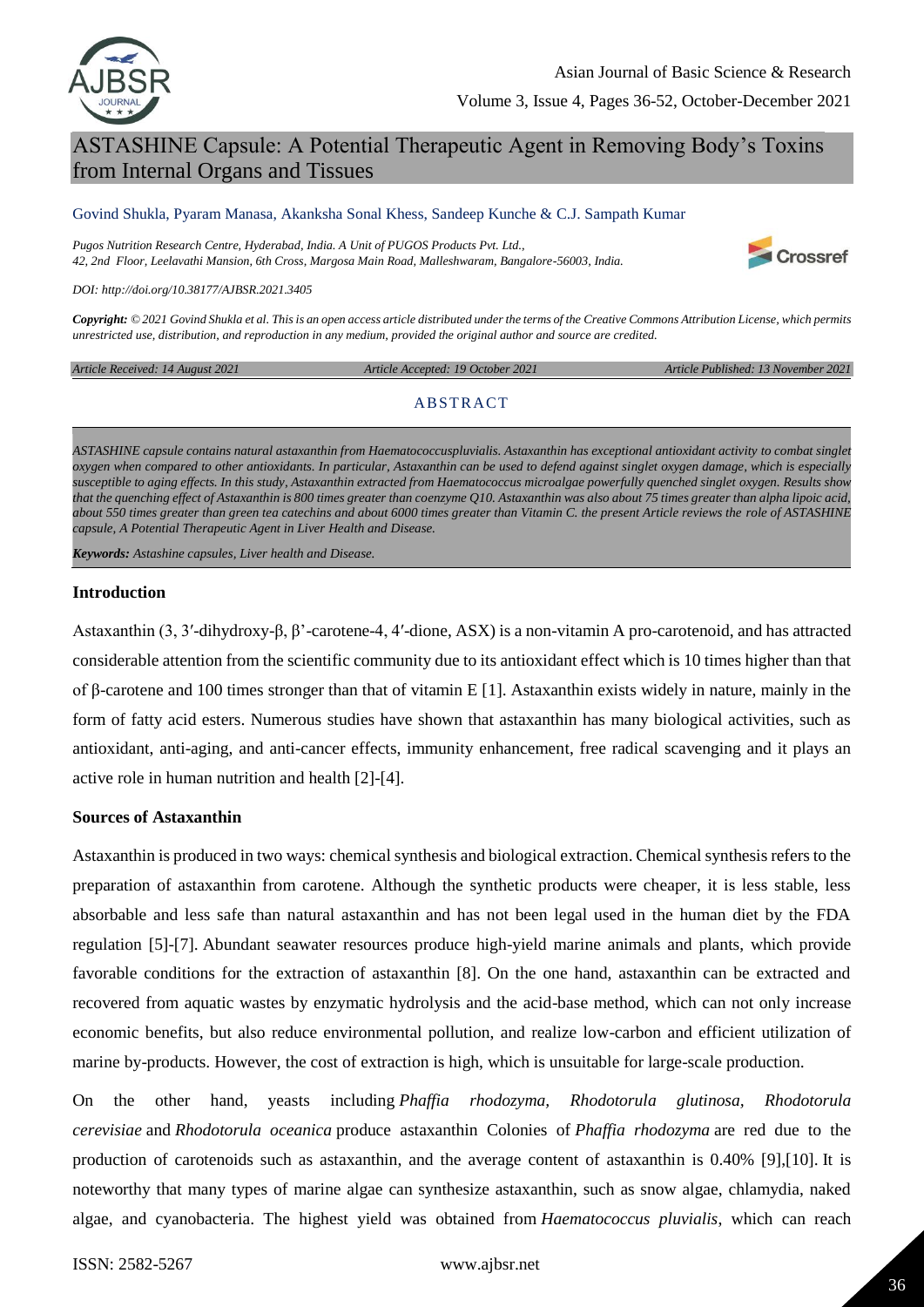

1.5-3.0%. The accumulation rate and total production in this species are higher than those in other green algae, and it is recognized as the best biological source of natural astaxanthin [11],[12].

# **Composition of Astashine capsules**

Astaxanthin - 2 mg

(Naturally derived from Haematococcus pulvialis algae extract, which is microencapsulated).

# **Structure of Astaxanthin**

The molecular formula of astaxanthin is  $C_{40}H_{52}O_4$ . Its melting point is approximately 224°C and it is insoluble in water. Astaxanthin is fat soluble and is soluble in most organic solvents such as chloroform, acetone, ethanol and ether [13]. The chemical structure of astaxanthin is a six-membered ring consisting of four isoprene units linked by conjugated double bonds and two isoprene units at both ends. This double bond structure determines its color and biological function due to its absorptivity. Astaxanthin can produce three optical isomers (3S, 3'S, 3R, 3'S and 3R, 3ʹR) due to the presence of two chiral carbon atoms (R or S conformations). Natural astaxanthin exists mainly in the form of 3S, 3'S or 3R, 3ʹR in organisms [\(Fig.1\)](https://www.ncbi.nlm.nih.gov/pmc/articles/PMC7293384/figure/F0001/). In addition, there is a hydroxyl group in the end ring structure, which can form esters with fatty acids; thus, enabling the natural extract of astaxanthin to have stronger antioxidant activity [14][.](https://www.ncbi.nlm.nih.gov/core/lw/2.0/html/tileshop_pmc/tileshop_pmc_inline.html?title=Click%20on%20image%20to%20zoom&p=PMC3&id=7293384_DDDT-14-2275-g0001.jpg)



**[Fig.1.](https://www.ncbi.nlm.nih.gov/pmc/articles/PMC7293384/figure/F0001/)** Three stereoisomers of astaxanthin

# **Biological Safety of Astaxanthin**

Astaxanthin is widely used in various fields due to its many biological activities; thus, its safety is a concern. As early as 1997, astaxanthin was proved to be non-genotoxic [15]. In subsequent studies, Stewart and colleagues confirmed that the highest dose of 6000 mg/kg/d did not lead to acute death in rats [16]. Katsumata and Vega found no observed adverse effect for astaxanthin was at least 1000 mg/kg/d for 13 weeks in rats [17],[18]. Edwards et al.,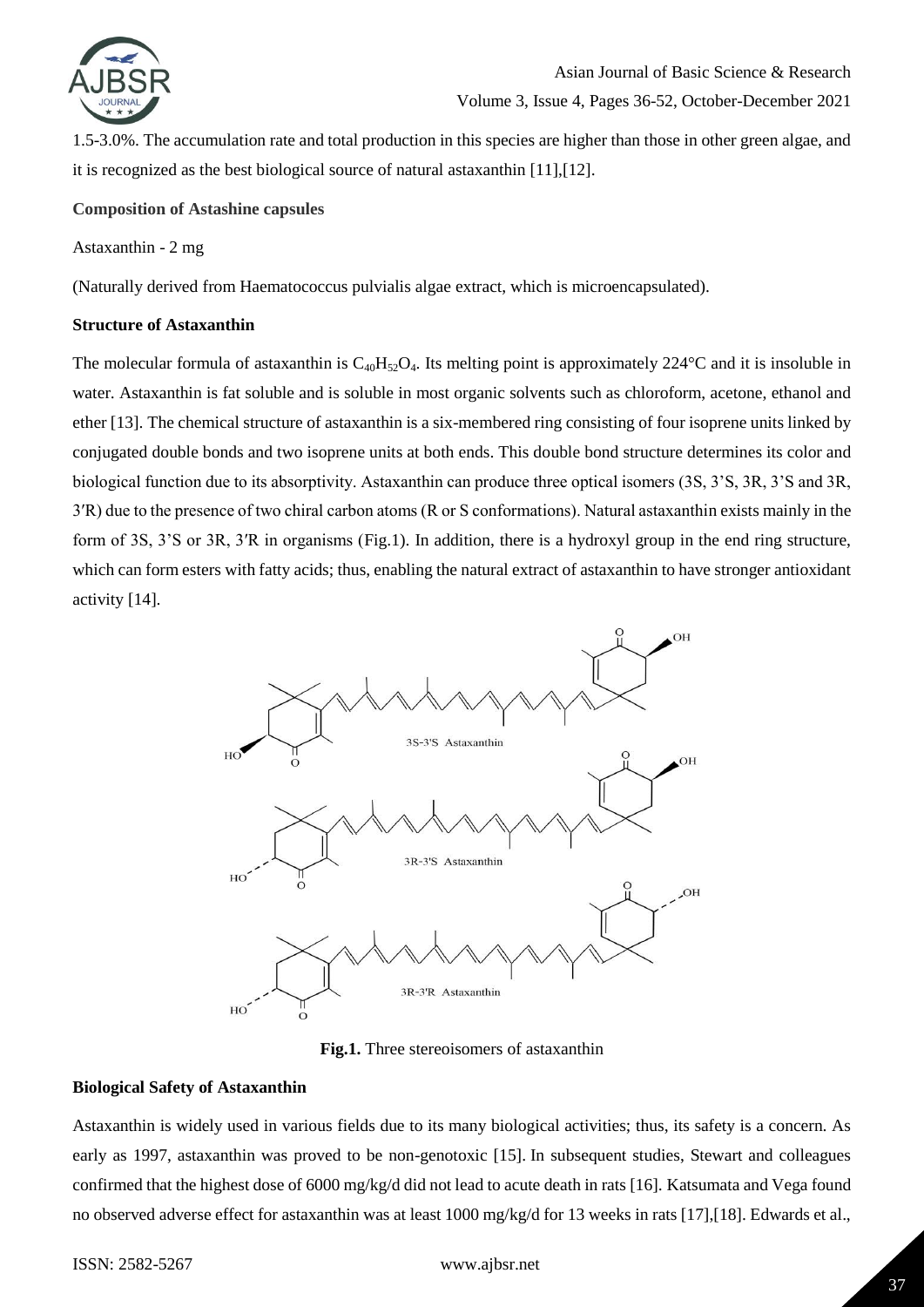

analyzed clinical experimental data, summarized the genetic toxicity of astaxanthin and its carcinogenicity in rats, and showed no carcinogenicity in the rat life cycle [19]. In addition, there are several studies that prove that astaxanthin is liposoluble. Although it can cause pigmentation of animal skin, astaxanthin of over treatment concentration has no adverse effect on platelet, coagulation and fibrinolysis [20],[21].

In 2009, Satoh conducted a safety study of astaxanthin in 127 adults taking 20 mg astaxanthin daily for 4 weeks, and found no organ damage [22]. In addition, different concentrations of astaxanthin also improved the blood lipid level and skin condition of healthy people, but no significant side effects was found [23]-[25]. The above results indicate that astaxanthin is safe with no genetic toxicity or carcinogenicity observed in acute and chronic experiments.

# **Pharmacokinetics of Astaxanthin**

Whether astaxanthin can exert its biological activity after ingestion depends on its absorption rate, which may be related to its existing form and the level of enzymes in the gastrointestinal tract [26]. Ranga and Parker believe that adding lipid to the diet can improve the bioavailability of astaxanthin [7],[27].

The peak value of astaxanthin in blood taken 30 minutes after a meal is 2.4-3.0 times higher than that taken before a meal, which may be due to stimulation of liver bile secretion and cholesterol lipase after oral administration, which accelerates the hydrolysis and absorption of astaxanthin ester.

Fukami and colleagues synthesized astaxanthin monoester and diester for administration in a rat model. The results showed that the bioavailability of astaxanthin monoester was higher than that of the diester, and the maximum metabolic concentration of astaxanthin monoester in the liver was three times as high as that in serum [28]. The above results show that composition of the fatty acid chain of astaxanthin is closely related to its bioavailability.

# **Biological Activity of Astaxanthin**

Studies have shown that most carotenes have anti-aging, free radical scavenging, antioxidant and anti-cancer effects, and have been widely used in the fields of medicine, food, cosmetics and feed [1],[29]. Astaxanthin is an effective natural antioxidant and has shown excellent biological functions in many fields of life science [6].

Firstly, astaxanthin is the only carotenoid to penetrate the blood-brain and retinal barriers. It is frequently used as an antioxidant to treat brain injury and cardiovascular diseases, and has been extensively studied in clinical practice [4],[30]. In addition, astaxanthin has shown anti-cancer effects in many cancers, including liver cancer, colon cancer, bladder cancer, oral cancer and leukemia [3],[31]-[33].

In addition, many animal experiments have proved that astaxanthin plays an important role in regulating sugar metabolism, improving immunity and improving motor function [5] [\(Fig.2\)](https://www.ncbi.nlm.nih.gov/pmc/articles/PMC7293384/figure/F0002/).

As the largest digestive gland in the human body, the liver not only undertakes the metabolism and transformation of nutrients in the body, but also participates in the defense and immunity of the body, coagulation factor synthesis and other physiological processes. The effects and mechanisms of astaxanthin on liver diseases, such as non-alcoholic fatty liver disease (NAFLD), liver fibrosis, hepatitis and hepatocellular carcinoma, are summarized[.](https://www.ncbi.nlm.nih.gov/core/lw/2.0/html/tileshop_pmc/tileshop_pmc_inline.html?title=Click%20on%20image%20to%20zoom&p=PMC3&id=7293384_DDDT-14-2275-g0002.jpg)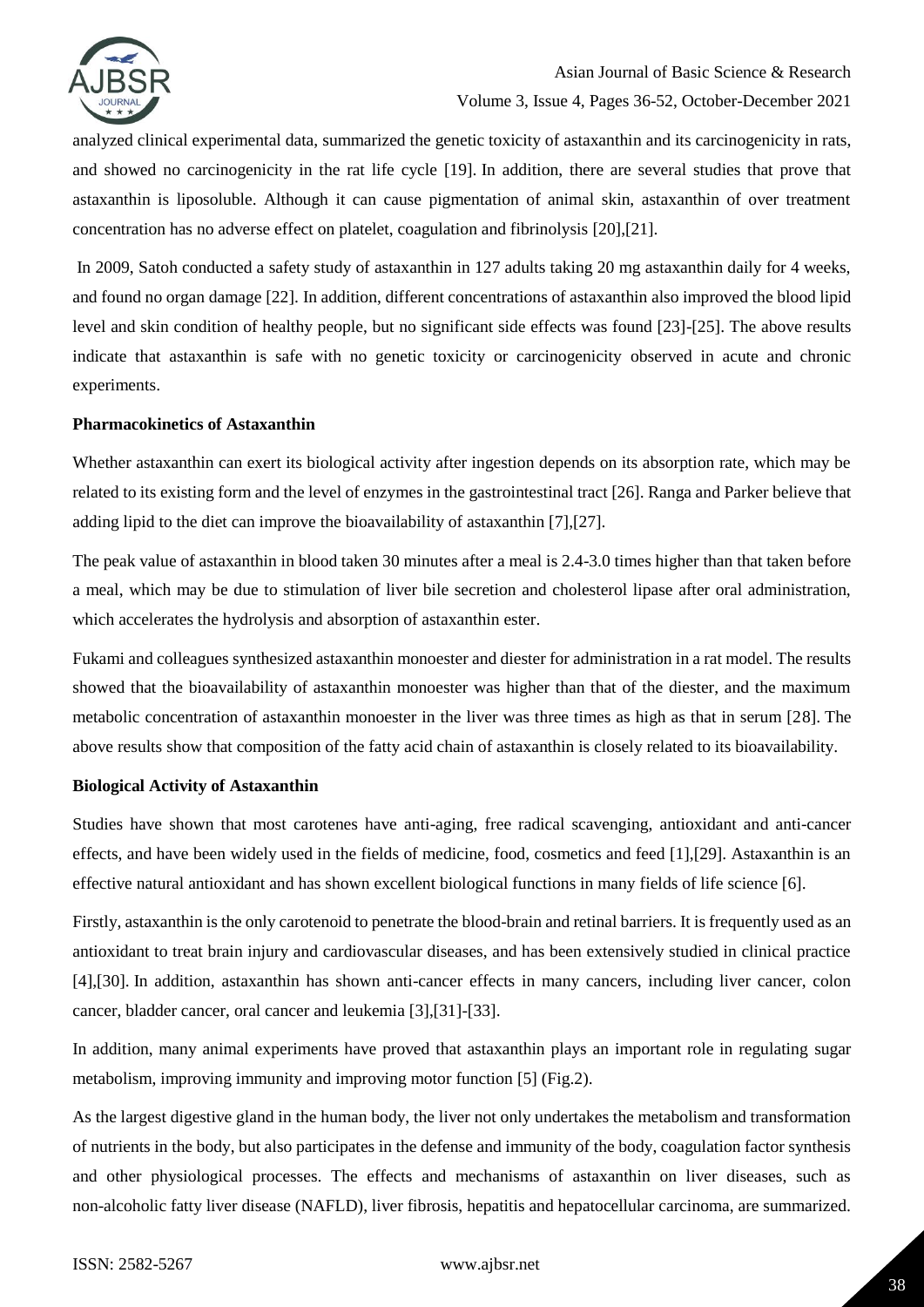

# Asian Journal of Basic Science & Research

Volume 3, Issue 4, Pages 36-52, October-December 2021



**[Fig.2.](https://www.ncbi.nlm.nih.gov/pmc/articles/PMC7293384/figure/F0002/)** Biological activity of astaxanthin and its function in relevant diseases

# **The Role of Astaxanthin in Liver Diseases**

Astaxanthin has been used in the prevention and treatment of a variety of systemic diseases in vivo due to its various biological activities. In recent years, researchers have confirmed that astaxanthin plays an important role in preventing acute liver injury, alleviating insulin resistance and NAFLD, liver fibrosis and liver cancer [34].

# **Liver Fibrosis**

Liver fibrosis is a key link in the deterioration of chronic liver diseases such as viral hepatitis and fatty liver. Without effective intervention, 75-80% of these diseases can develop into cirrhosis, which seriously endangers human health [35],[36]. The synthesis of extracellular matrix (ECM) induced by activation of hepatic stellate cells (HSCs) and the transformation of myofibroblasts (MFs) are the key factors in hepatic fibrosis. The reversibility of these factors also provides an important research target for the reversal of hepatic fibrosis. The mechanism of liver fibrosis is complex, involving the regulation of histopathology, cytology, cytokines and their molecular levels [37]. Studies have confirmed that astaxanthin plays an anti-fibrotic role via its antioxidant, apoptotic, lipid peroxidation and autophagy activities.

Yang et al demonstrated that astaxanthin inhibited the activation of resting HSCs and restored the resting state of activated HSCs in mice. Astaxanthin also decreased reactive oxygen species (ROS) production and increased the expression of nuclear factor erythroid 2-related factor 2 (NrF2), the main transcription factor in endogenous antioxidant defense [38]. Therefore, the protective effect of astaxanthin on hepatic fibrosis may be attributed to its enhanced antioxidant capacity. Islam and colleagues subsequently demonstrated that astaxanthin could restore the activity of catalase (CAT) and superoxide dismutase (SOD) in rats with carbon tetrachloride (CCl4)-induced liver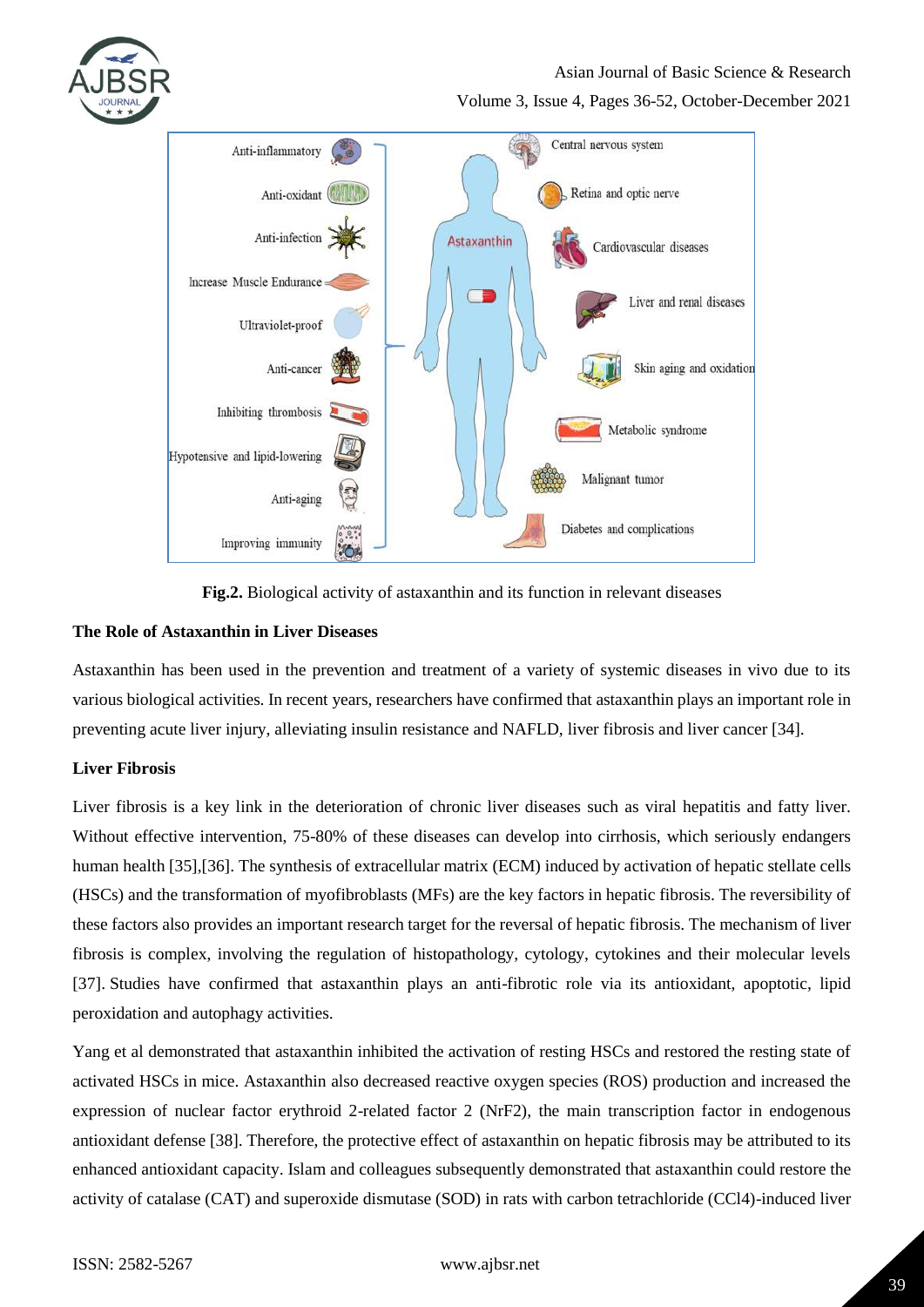

fibrosis, and prevent liver fibrosis induced by CCL4 by inhibiting lipid peroxidation and stimulating the cell antioxidant system [39].

The transforming growth factor (TGF)-β/Smads pathway is a key pathway in the induction of ECM formation during hepatic fibrosis. Astaxanthin has been shown to inhibit ECM formation through the TGF-β1/Smad3 pathway in the human HSC cell line LX-2 [40]. There are many downstream influencing factors, and apoptosis and autophagy are two programmed cell death pathways directly related to the survival status of HSCs in hepatic fibrosis. On the one hand, astaxanthin can induce apoptosis of LX-2 cells by regulating mir-29b, which mainly inhibits Bcl-2 and increases the expression levels of Bax and Caspase-3, thus playing a role in preventing liver fibrosis [41]. On the other hand, astaxanthin significantly improved liver fibrosis induced by CCL4 and bile duct ligation (BDL) in mice. It can also reduce the expression of TGF-β1 and autophagy by inhibiting the level of nuclear factor (NF)-κB, which inhibits the activation of HSCs and the formation of ECM [42]. Its effectiveness is related to the release of energy by autophagy through lipid droplet degradation, thus providing favorable conditions for the activation of HSCs [43]. In addition, histone acetylation, as an epigenetic model, participates in the activation of HSCs and liver fibrosis [44]. The level of histone deacetylase 9 (HDAC9) in primary biliary cirrhosis of the liver was significantly higher than that in normal liver, and other liver pathologies showed high expression of HDAC9. Accordingly, Yang et al found that the level of HDAC9 in primary activated HSCs increased significantly, while HDAC9 knockout in LX-2 cells decreased the expression of the fibrosis gene induced by TGF-β1. It was proved that astaxanthin significantly inhibited the activation of HSCs by down-regulating the expression of HDAC9. HDAC3 and HDAC4 may also participate in the inhibition of HSCs activation by astaxanthin [45].

# **Non-Alcoholic Fatty Liver Disease**

Non-alcoholic fatty liver disease (NAFLD) refers to a clinicopathological syndrome characterized by excessive fat deposition in hepatocytes, excluding alcohol and other specific liver-damaging factors, and mainly includes non-alcoholic steatohepatitis (NASH). NAFLD is an important metabolic syndrome, which can increase mortality in obese and diabetic patients [48]. At present, the pathogenesis of NAFLD is complex, and is related to many factors, such as insulin resistance, oxidative stress, inflammatory mediators and cytokines. At present, there are no effective targeted drugs for the treatment of NAFLD, and treatment includes diet therapy and lifestyle adjustment, liver protection and lipid lowering, and insulin sensitization [49],[50]. Astaxanthin has a wide range of effects, and may play an effective role in preventing the pathogenesis of NAFLD from many aspects.

In 2007, Ikeuchi et al., studied the effect of astaxanthin supplementation on obese mice fed a high fat diet. The results showed that astaxanthin inhibited the increase in body weight and adipose tissue caused by the high fat diet. In addition, astaxanthin also reduced liver weight and liver triglyceride, plasma triglyceride and total cholesterol levels [51]. These results indicate that astaxanthin may play an important role in improving lipid metabolism and lays the foundation for future research on the treatment of NAFLD.

The release of inflammatory factors is crucial in the pathogenesis of NAFLD. Ni et al., found that astaxanthin significantly reduced M1 macrophages and increased M2 macrophages, reduced liver recruitment of  $CD4^+$  and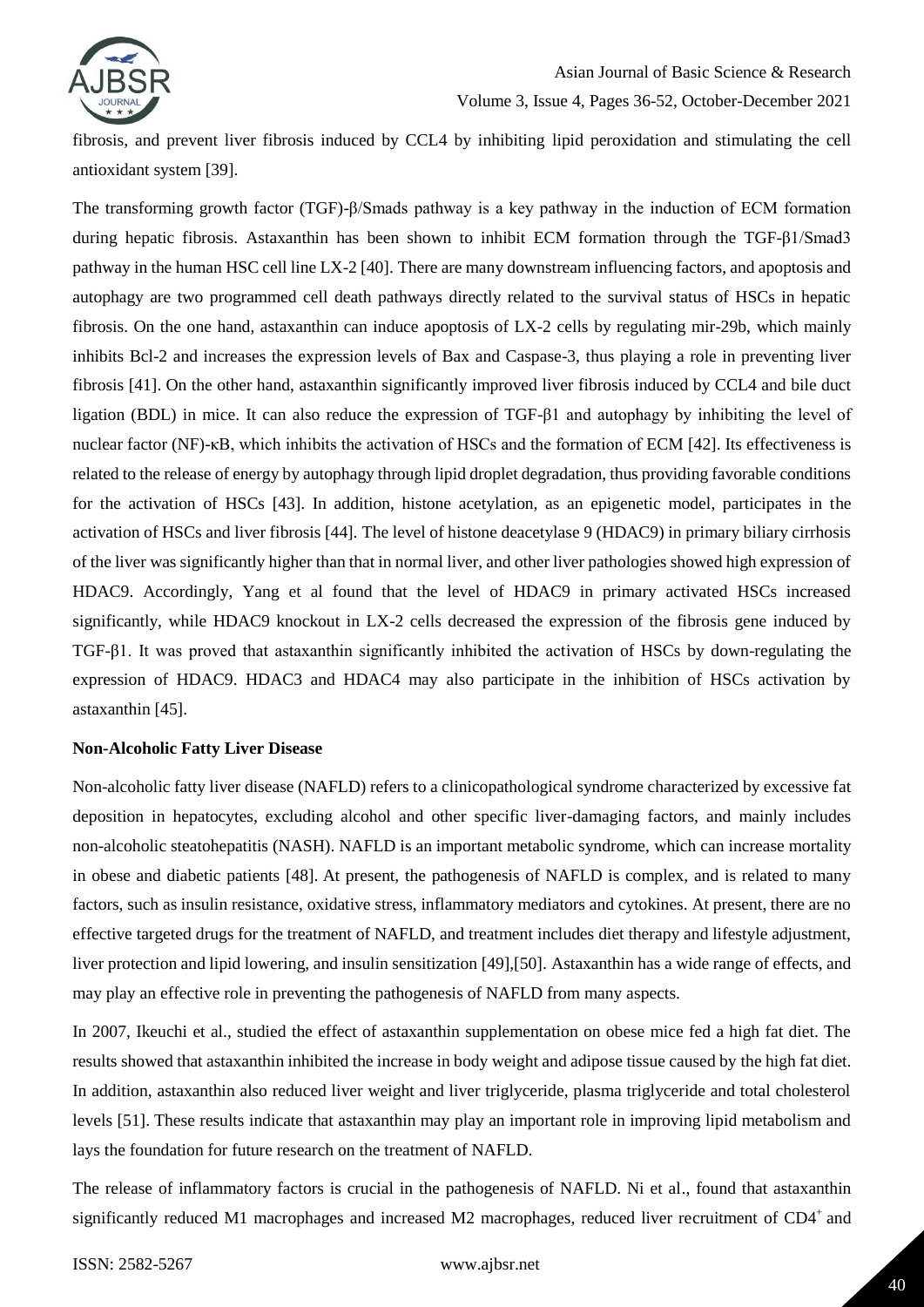

CD8<sup>+</sup> and inhibited inflammation in NAFLD. Compared with vitamin E, astaxanthin reduced lipid accumulation, improved insulin signal transduction and inhibited pro-inflammatory signal transduction more effectively by inhibiting the activation of Jun N-terminal kinase (JNK)/p38 mitogen-activated protein kinase (MAPK) and NF-κB pathways [52]. Similarly, Kim demonstrated that astaxanthin reduced macrophage infiltration and the expression of macrophage markers in mice, inhibited inflammation and fibrosis in liver and adipose tissue, and enhanced the ability of skeletal muscle to oxidize mitochondrial fatty acids in obese mice [53].

Peroxisome proliferator-activated receptors (PPARs) play an important role in the regulation of inflammation. Activated PPAR-α has become a key target in NAFLD as it can improve fatty acid transport, metabolism, oxidation and inhibit liver fat accumulation. In addition, activation of PPAR-γ can also regulate gene expression related to lipid synthesis and promote fatty acid storage [54],[55]. Overexpression of PPAR-γ can induce lipid accumulation in the liver.

Kobori et al., used DNA microarray to analyze gene expression in the liver of mice fed astaxanthin. It was found that astaxanthin inhibited PPARs. Screening drugs for liver PPARs and their related molecular functions in mice provided a new therapeutic basis for NAFLD [56].

Jia et al., confirmed the above findings in animal models. Astaxanthin was administered orally to mice fed a high-fat diet for 8 weeks. It was found that astaxanthin improved liver lipid accumulation induced by a high-fat diet, reduced triglyceride levels in the liver, and decreased the number of inflammatory macrophages and Kupffer cells. These changes were attributed to the regulation of PPARs by astaxanthin. Astaxanthin activates PPAR-α and inhibits the expression of PPAR-γ and the levels of interleukin-6 and tumor necrosis factor-α in the liver, inhibits inflammation and reduces fat synthesis in the liver. In addition, astaxanthin also causes autophagy of hepatocytes by inhibiting the AKT-mTOR pathway and decomposes lipid droplets stored in the liver [57]. Compared with N-Acetyl-L-cysteine (NAC) and vitamin C (VC), astaxanthin effectively reduced intracellular lipid deposition [58].

In addition, astaxanthin also significantly inhibited the expression of fatty acid synthase and acetyl coenzyme A carboxylase, increased SOD, CAT, GPX activity and glutathione (GSH) in the liver, and significantly reduced lipid peroxidation in the liver [59]. Yang et al., demonstrated that astaxanthin significantly reduced the accumulation of TAG in apolipoprotein E knockout mice, and increased the expression of NrF2 and its target genes (including SOD 1 and glutathione peroxidase 1). This is very important for the endogenous antioxidant mechanism [60], [61]. Compared with the standard NAFLD antioxidant vitamin E, astaxanthin not only inhibits the expression of lipid-producing genes but also improves the level of liver enzymes; vitamin E only reduces blood lipids.

In clinical trials, a prospective, randomized, double-blind study confirmed the effect of astaxanthin on oxidative stress in overweight and obese adults in Korea. Twenty-three adults with a body mass index  $>25.0 \text{ kg/m}^2$  were enrolled in this study and randomly divided into two dosage groups: astaxanthin 5 mg or 20 mg once a day for 3 weeks. The results showed that the oxidative stress markers, malondialdehyde (MDA), isoprostane (ISP), SOD and total antioxidant capacity (TAC) were significantly improved [62]. In view of these beneficial effects, astaxanthin should be further evaluated as a new and promising treatment for NAFLD.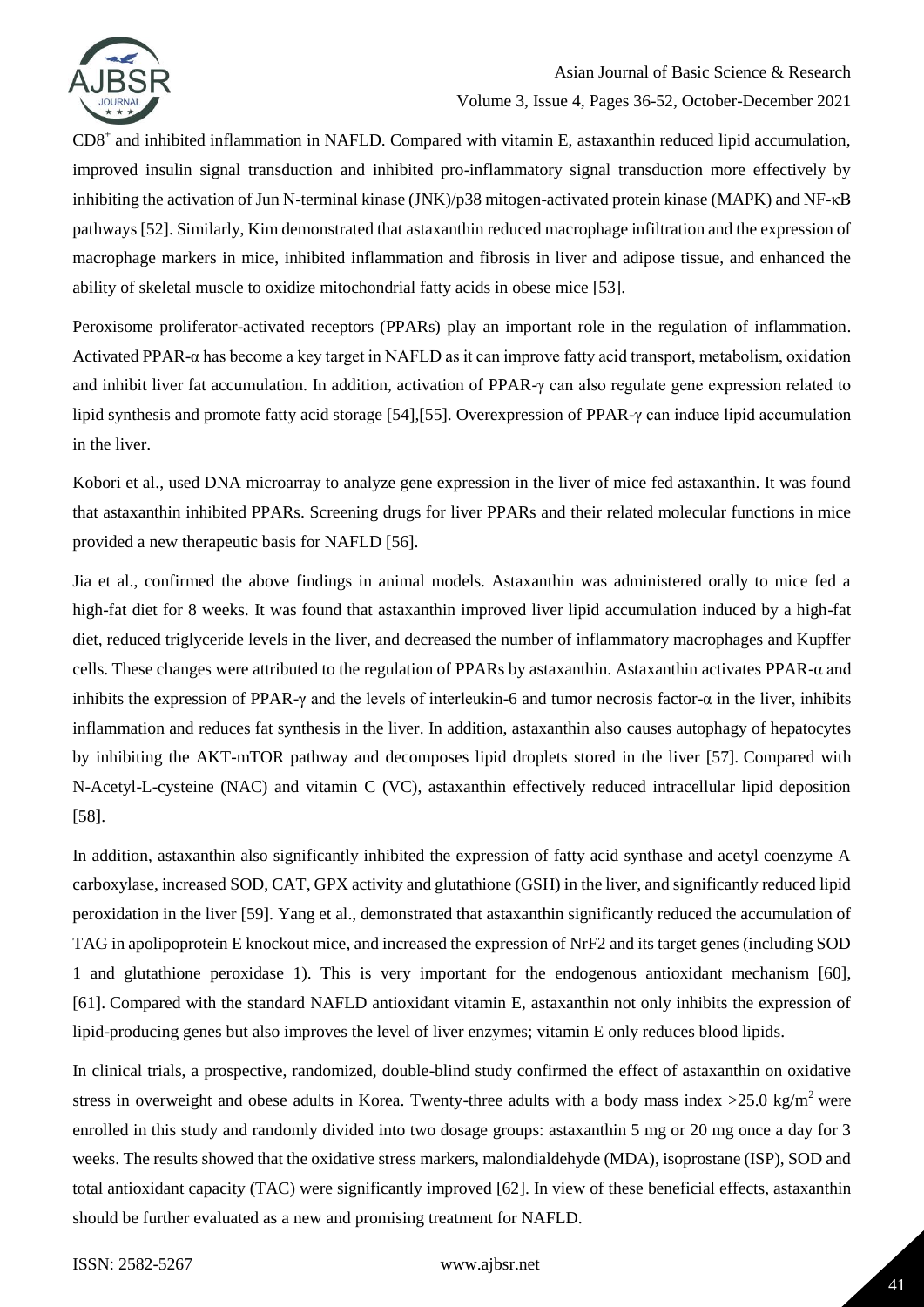

#### **Liver Cancer**

Hepatocellular carcinoma (HCC) accounts for 70-90% of primary liver cancer, and the complex pathogenesis and genetic polymorphisms restrict the development of HCC therapy and seriously endanger human health. In recent years, although progress has been made in clinical research of HCC, the mechanism of invasion and metastasis is still not fully clear. The development of HCC is closely related to many signaling pathways, such as MAPK, PI3K/Akt/mTOR, JAK/STAT, Wnt/β-catenin, NrF2/ARE and VEGF [63],[64]. Astaxanthin has been shown to play an important role in cancer prevention, inhibition of cell proliferation and metastasis, promotion of cell apoptosis and enhancement of immunity [3].

As early as the 1990s, Gradelet et al discovered that astaxanthin inhibited the occurrence and development of HCC by inhibiting the binding of aflatoxin B1 (AFB1) to liver DNA and plasma albumin in the AFB1-induced hepatoma model [65]. In 2010, Tripathi confirmed that astaxanthin reduced the number and area of liver cancer lesions in rats by regulating the NrF2/ARE pathway in early cyclophosphamide-induced liver tumors, and played an important role in preventing the occurrence and development of liver cancer [66]. Song and Li proved that astaxanthin promoted mitochondrial apoptosis of CBRH-7919 mouse hepatoma cells and human LM3 and SMMC-7721 hepatoma cells in a concentration-dependent manner. The mechanism was related to JAK1/STAT3, NF-κB P65 and Wnt/β-catenin. In addition, astaxanthin may also regulate nucleoside diphosphate kinase (NPK) nm-23, which is conducive for the correct assembly of cytoskeleton and signal transfer of T protein, thus inhibiting the occurrence of liver tumors [33],[67],[68]. Consistent with the above results, Shao et al demonstrated that astaxanthin inhibited cell proliferation and promoted cell apoptosis in vitro and in vivo, and that astaxanthin mainly blocked the cell cycle in G2 phase [69]. Abnormal lipid metabolism is an important feature in the occurrence and development of malignant tumors and obesity is more likely to cause tumors. Fatty acid synthase, which regulates lipid metabolism, has been demonstrated to be elevated in a variety of cancer models [70]. Ohno et al., studied the fatty acid synthase (FASN) regulation of astaxanthin in a mouse model. It was found that astaxanthin improved the level of serum adiponectin and significantly reduced reactive oxygen metabolites/biological antioxidant potential ratio, thus playing a role in liver tumors of obese individuals [71].

As mentioned above, animal experiments have demonstrated the preventive and therapeutic effects of astaxanthin on many types of tumors, and its mechanism has been investigated. It has been found that astaxanthin may be related to a variety of signaling pathways, but its specific mechanism is still unclear and requires further study.

# **Alcoholic Liver Disease**

Liver is the main organ in drug metabolism, and some drugs are metabolized only in hepatocytes. Therefore, the intake of toxic substances can easily lead to accumulation and damage of hepatocytes. Alcoholic hepatitis is mainly caused by direct or indirect inflammation, oxidative stress, enterogenous endotoxin, inflammatory mediators and nutritional imbalance during the metabolism of ethanol and its derivatives [72],[73]. Studies have shown that astaxanthin can alleviate liver steatosis and inflammation caused by ethanol [74]. In addition, the levels of ROS, pro-inflammatory proteins and related inflammatory factors were also significantly decreased in liver tissue in the drug group, which may be related to negative phosphorylation of STAT3 [75]. Besides inhibiting oxidative stress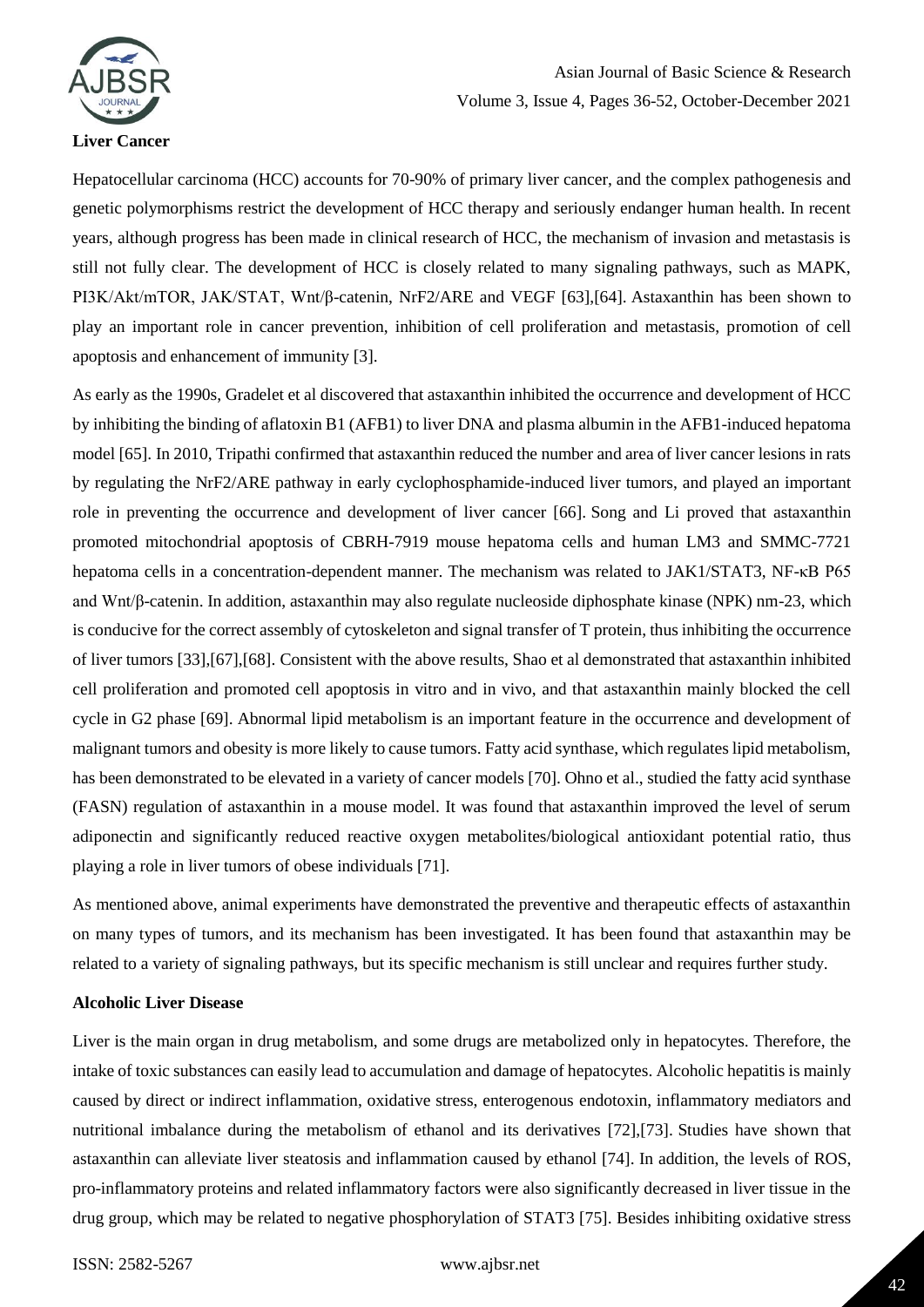

and inflammation to prevent alcohol-induced liver damage, astaxanthin can also regulate intestinal flora and may play a potential therapeutic role in alcoholic liver disease-induced bacterial diseases [76]. Similarly, liposomal encapsulation of astaxanthin exerted rapid and direct effects against repeated alcohol-induced liver disease and could boost recovery from liver injuries caused by long-term alcohol intake [77].

# **Drug-Induced Liver Injury**

Astaxanthin has also been shown to be effective in other drug-induced liver injury. Turkez demonstrated in cell and animal models that astaxanthin significantly reduced liver injury induced by 2,3,7,8-tetrachlorodibenzo-p-dioxin (TCDD) and significantly increased the activity of inhibited antioxidant enzymes [78],[79]. In addition, by inhibiting the expression of inflammatory factors such as TNF-α and ROS production, liver injury induced by paracetamol (APAP), concanavalin A (ConA) and lipopolysaccharide (LPS) can be alleviated. The main mechanism of this effect may be related to inhibition of the MAPK family and NF-κB pathways [47],[80], [81]. Therefore, astaxanthin not only effectively inhibits the occurrence and development of liver fibrosis, NAFLD and liver cancer, but also plays an important role in the prevention of acute drug-induced injury.

# **Hepatic Ischemia-Reperfusion**

Hepatic ischemia-reperfusion (IR) injury often occurs after hepatectomy, liver transplantation and shock, and can cause serious liver dysfunction [82]. With improvements in economic and living conditions, more patients with end-stage liver disease choose liver transplantation to prolong their lives. Therefore, it is essential to prevent liver IR injury. At present, it is generally believed that such injuries are related to ROS, Kupffer cells, inflammatory cytokines, and ROS are key to inducing such injuries [83],[84]. Astaxanthin, a strong antioxidant, has been shown to play an important role in IR of the cardiovascular system, liver and kidney [84]-[87]. Curek and colleagues first demonstrated that after 14 days of astaxanthin preconditioning, hepatocyte injury and mitochondrial swelling were lower in IR rats and unprotected groups, and it was shown that astaxanthin significantly inhibited the conversion of xanthine dehydrogenase (XDH) to xanthine oxidase (XO) [88]. This suggests that astaxanthin improves hepatic IR injury via its antioxidant effect. Li et al., subsequently determined ROS and inflammatory factors in a mouse model of IR after astaxanthin preconditioning to determine the role of astaxanthin in scavenging oxidative stress products, and examined the relevant mechanisms, which may be related to down-regulation of the activity of the MAPK family-related proteins, thus inhibiting apoptosis and autophagy [89]. In addition, the apoptosis of hepatocytes induced by hypoxia can also be inhibited by astaxanthin, which further demonstrates that astaxanthin has a protective effect in hepatic IR injury via antioxidation, and is a safe and effective treatment method [90]. The role of astaxanthin in liver disease is summarized in [Table 1.](https://www.ncbi.nlm.nih.gov/pmc/articles/PMC7293384/table/T0001/)

**Table 1.** Summary of Astaxanthin in Liver Diseases

| <b>Diseases</b> | <b>Model</b> | <b>Dosage</b>      | <b>Duration</b> | <b>Effects</b> | <b>References</b> |
|-----------------|--------------|--------------------|-----------------|----------------|-------------------|
| Liver Fibrosis  | Primary HSCs | $25 \mu M$         | 2–4 d           | Anti-oxidation | [33]              |
|                 | Rats         | $10 \text{ mg/kg}$ | 2 w             | Anti-oxidation | $[34]$            |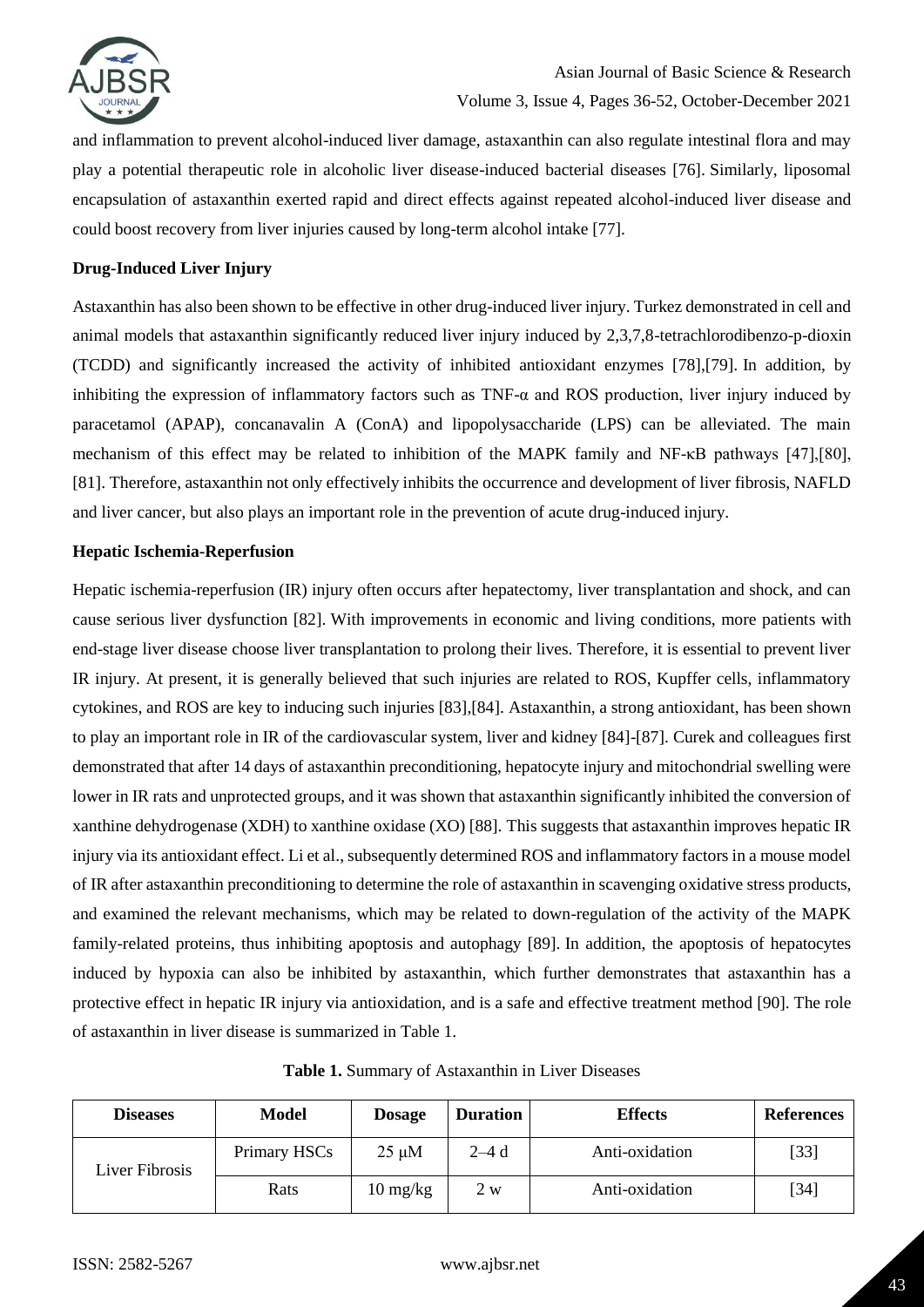

| <b>Diseases</b>              | <b>Model</b>                   | <b>Dosage</b>                                      | <b>Duration</b>        | <b>Effects</b>                                | <b>References</b> |
|------------------------------|--------------------------------|----------------------------------------------------|------------------------|-----------------------------------------------|-------------------|
|                              | Primary HSCs<br>LX-2 cells     | $25 \mu M$                                         | 12 h 24 h              | $TGF-\beta/Smads$<br><b>ECM</b> formation     | $[35]$            |
|                              | LX-2 cells                     | $10 - 40 \mu M$                                    | 24 h 48 h              | Pro-Apoptosis                                 | $[36]$            |
|                              | Mice                           | $20 - 80$<br>mg/kg                                 | 8 w                    | $TGF-\beta/Smads$<br>Autophagy                | $[37]$            |
|                              | Primary HSCs<br>LX-2 cells     | $25 \mu M$                                         | 24 h                   | $TGF\beta1/Smads$<br>HDAC9                    | $[40]$            |
|                              | Mice<br>Primary<br>hepatocytes | 0.02%<br>$25 - 100 \mu M$                          | 10 w<br>16h            | Anti-inflammatory                             | $[46]$            |
|                              | Mice                           | 0.03%                                              | $15 - 30$ w            | Anti-inflammatory                             | $[47]$            |
| <b>NAFLD</b>                 | HepG2 HEK293<br>Mice           | $6 - 30 \mu M$<br>$30 \frac{\text{mg}}{\text{kg}}$ | 12 <sub>h</sub><br>8 w | Anti-inflammatory                             | $[51]$            |
|                              | HepG2 cells                    | $10 \mu M$                                         | 24 h                   | Anti-inflammatory                             | $[52]$            |
|                              | Rats                           | 1 g/kg                                             | 10 w                   | Anti-oxidation                                | $[53]$            |
|                              | Mice                           | 0.03%                                              | 12 w                   | Anti-oxidation                                | [54],[55]         |
|                              | Adults                         | $5-20$ mg                                          | 3 w                    | Anti-oxidation                                | $[56]$            |
|                              | AFB1-Rats                      | 300 ppm                                            | $5d$                   | <b>DNA</b>                                    | $[59]$            |
|                              | <b>CTX-Rats</b>                | $25 \text{ mg/kg}$                                 | 2w                     | NrF <sub>2</sub>                              | $[60]$            |
|                              | <b>CBRH-7919</b>               | $0 - 100 \mu M$                                    | 24 h                   | JAK1/STAT3                                    | [61],[62]         |
| Liver Cancer                 | LM3<br><b>SMMC-7721</b>        | $0 - 200 \mu M$                                    | $0 - 72h$              | $NF$ - $\kappa B$ P65<br>$Wnt/\beta$ -Catenin | $[27]$            |
|                              | H <sub>22</sub>                | $20 - 40 \mu M$                                    | $12 - 24 h$            | Apoptosis                                     | $[63]$            |
|                              | Mice                           | $2-4 \mu g/kg$                                     | 7d                     | Arrest in G2 phase                            |                   |
|                              | DEN-Mice                       | $200$ ppm                                          | 20 w                   | <b>FASN</b>                                   | $[65]$            |
| Drug-Induced<br>Liver Injury | Alcoholic-mice                 | $50 \frac{\text{mg}}{\text{kg}}$                   | 10 w                   | Anti-inflammatory<br><b>MAPK</b>              | $[68]$            |
|                              | Alcoholic-mice                 | $0.2 -$<br>$20 \frac{\text{mg}}{\text{kg}}$        | 10d                    | Anti-inflammatory<br>Anti-oxidation           | $[69]$            |
|                              | Alcoholic-mice                 | $50 \frac{\text{mg}}{\text{kg}}$                   | 12 w                   | Anti-inflammatory Regulation                  | $[70]$            |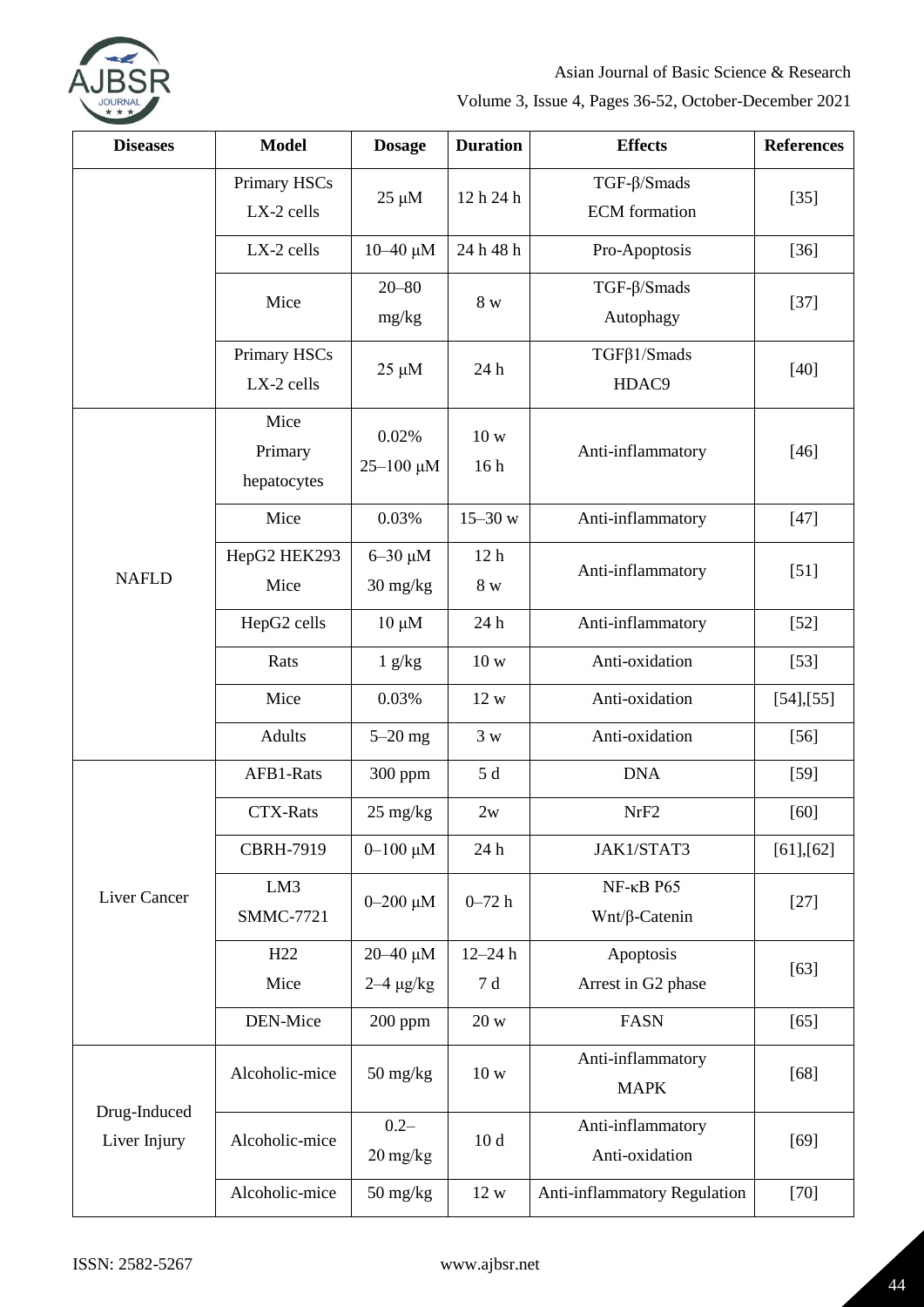

Asian Journal of Basic Science & Research

Volume 3, Issue 4, Pages 36-52, October-December 2021

| <b>Diseases</b> | <b>Model</b>                    | <b>Dosage</b>                            | <b>Duration</b>    | <b>Effects</b>                      | <b>References</b> |
|-----------------|---------------------------------|------------------------------------------|--------------------|-------------------------------------|-------------------|
|                 |                                 |                                          |                    | of intestinal flora                 |                   |
|                 | APAP-mice                       | $30 - 60$<br>mg/kg                       | 14 d               | Anti-inflammatory<br>Anti-oxidation | $[75]$            |
|                 | ConA-mice                       | $20 - 40$<br>mg/kg                       | 14d                | Anti-inflammatory<br><b>JNK</b>     | $[74]$            |
|                 | <b>TCDD-Rats</b><br>hepatocytes | $12.5 - 25$<br>mg/kg<br>$2.5 - 10 \mu M$ | 21d<br>48h         | Anti-oxidation                      | [71],[72]         |
|                 | LPS-mice                        | $2-10$ mg/kg                             | 7d                 | Anti-inflammatory<br>Anti-oxidation | $[73]$            |
| Liver IR        | Rats                            | $5 \text{ mg/kg}$                        | 14d                | Anti-oxidation                      | $[82]$            |
|                 | Mice                            | $30 - 60$<br>mg/kg                       | 14 d               | Anti-oxidation                      | $[83]$            |
|                 | Mice                            | $25 \text{ mg/kg}$<br>$10 \mu M$         | $0 - 48 h$<br>24 h | Anti-oxidation                      | $[84]$            |

*Abbreviations: DEN, diethylnitrosamine; CTX, cyclophosphamide; APAP, acetaminophen; ConA, concanavalin A; LPS, lipopolysaccharide; AFB1, aflatoxin B1; TCDD, 2,3,7,8-tetrachlorodibenzo-p-dioxin.*

# **Safety of Astashine Capsules**

Astaxanthin has demonstrated safety in numerous human clinical trials. In one open-label clinical study on subjects with metabolic syndrome (n=17) .Astaxanthin (16 mg/day, for three months) significantly raised blood bilirubin  $(p \le 0.05)$ , potassium (p≤0.05), and creatinekinase (p≤0.01), although all three values remained within normal range.

Also, astaxanthin significantly lowered the liver enzyme gamma-glutamyltranspeptidase (GGTP; p≤0.05). Since the researchers noted this enzyme was abnormally elevated in 11 of the 17 subjects at baseline, this astaxanthin effect may have been beneficial.

Animal experiments have investigated astaxanthin at levels well over 120 mg/day in human equivalents, without causing apparent harm. Hoffman-La Roche confirmed its safety with extensive tests, including acute toxicity, mutagenicity, teratogenicity, embryotoxicity, and reproductive toxicity.

# **Suggested Dosage**

The doses of astaxanthin used in clinical trials have ranged from 1 mg/day to 40 mg/day (with the majority in the 6-12 mg range); single-dose pharmacokinetic studies used up to 100 mg per dose. As a dietary supplement, astaxanthin should be taken along with fats, with or immediately prior to meals, to ensure its optimal absorption.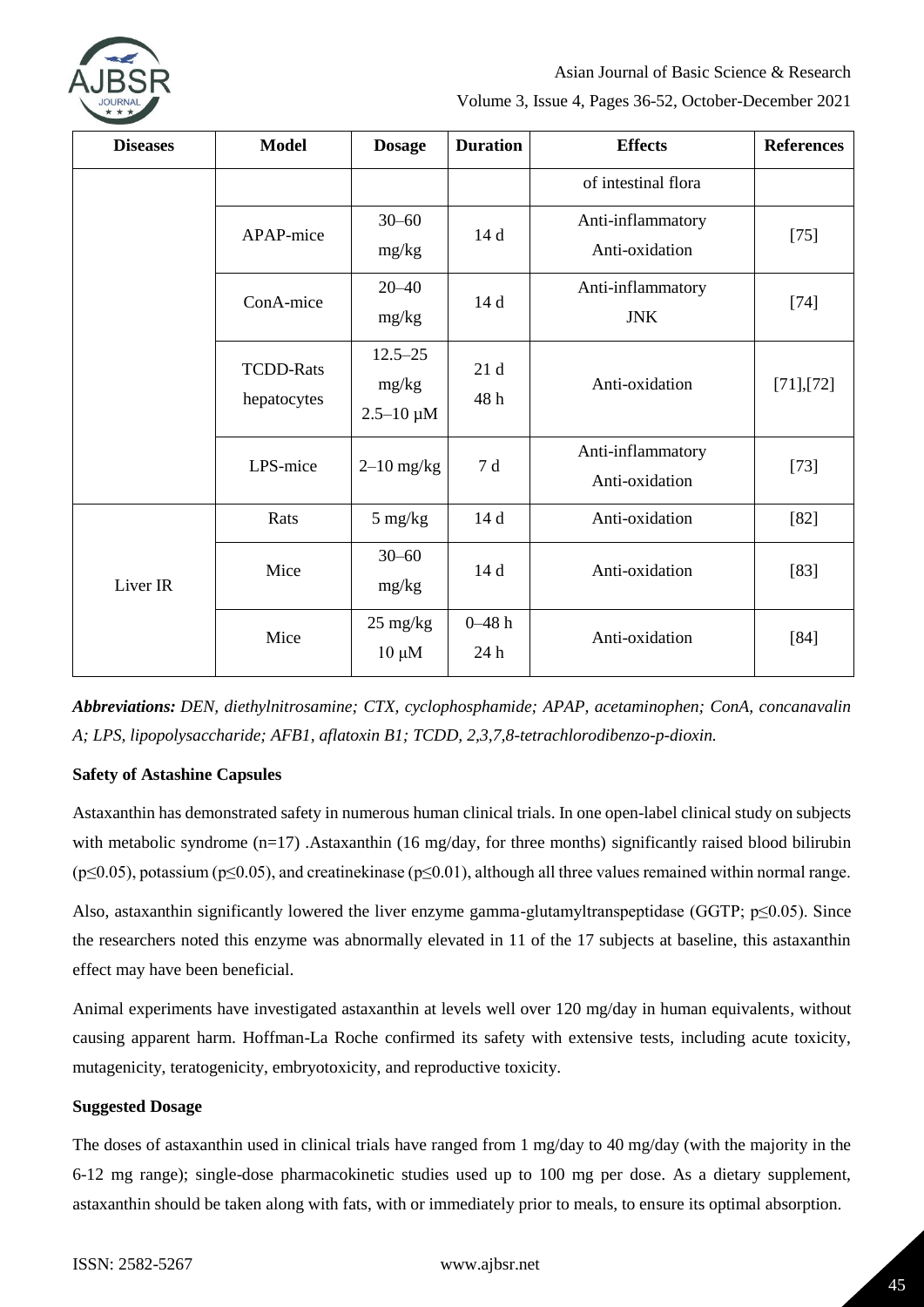

# **Conclusion and Perspectives**

Astaxanthin is a secondary carotenoid mainly obtained from marine organisms. Studies have shown that astaxanthin has preventive and therapeutic effects on liver fibrosis, liver tumors, liver ischemia-reperfusion injury, non-alcoholic fatty liver and other related diseases. Astaxanthin not only has strong antioxidant effect, but also can regulate many signal pathways. For example, it reduces JNK and ERK-1 activity to improve liver insulin resistance, inhibits PPAR-γ expression to reduce fat synthesis in the liver, down-regulates the expression of TGF-β1/Smad3 to inhibit the activation of HSCs and liver fibrosis, inhibits the JAK/STAT3 and Wnt/β-catenin signaling pathways to inhibit liver tumors, and inhibits apoptosis and autophagy to protect against liver ischemia-reperfusion injury.

The role of astaxanthin in liver diseases and its related mechanisms were summarized in this study. Astaxanthin can prevent and treat liver diseases by inhibiting inflammation and improving glycolipid metabolism [91]. Therefore, astaxanthin could have widespread application in the prevention and treatment of liver diseases.

# **Declarations**

# *Source of Funding*

*This research did not receive any grant from funding agencies in the public, commercial, or not-for-profit sectors.*

#### *Competing Interests Statement*

*The authors declare no competing financial, professional and personal interests.*

# *Consent for publication*

*Authors declare that they consented for the publication of this research work.* 

# **References**

1. Henriquez V, Escobar C, Galarza J, Gimpel J. Carotenoids in Microalgae. *Subcell Biochem*. 2016; 79: 219–237.

2. Fassett RG, Coombes JS. Astaxanthin in cardiovascular health and disease. *Molecules*.2012; 17(2): 2030–2048. doi:10.3390/molecules17022030.

3. Zhang L, Wang H. Multiple mechanisms of anti-cancer effects exerted by astaxanthin. *Mar Drugs*. 2015; 13(7): 4310–4330.

4. Fassett RG, Coombes JS. Astaxanthin: a potential therapeutic agent in cardiovascular disease. *Mar Drugs*. 2011; 9(3): 447–465.

5. Brown DR, Gough LA, Deb SK, Sparks SA, McNaughton LR. Astaxanthin in exercise metabolism, performance and recovery: a review. *Front Nutr*. 2017; 4:76.

6. Fakhri S, Abbaszadeh F, Dargahi L, Jorjani M. Astaxanthin: a mechanistic review on its biological activities and health benefits. *Pharmacol Res*. 2018; 136: 1–20.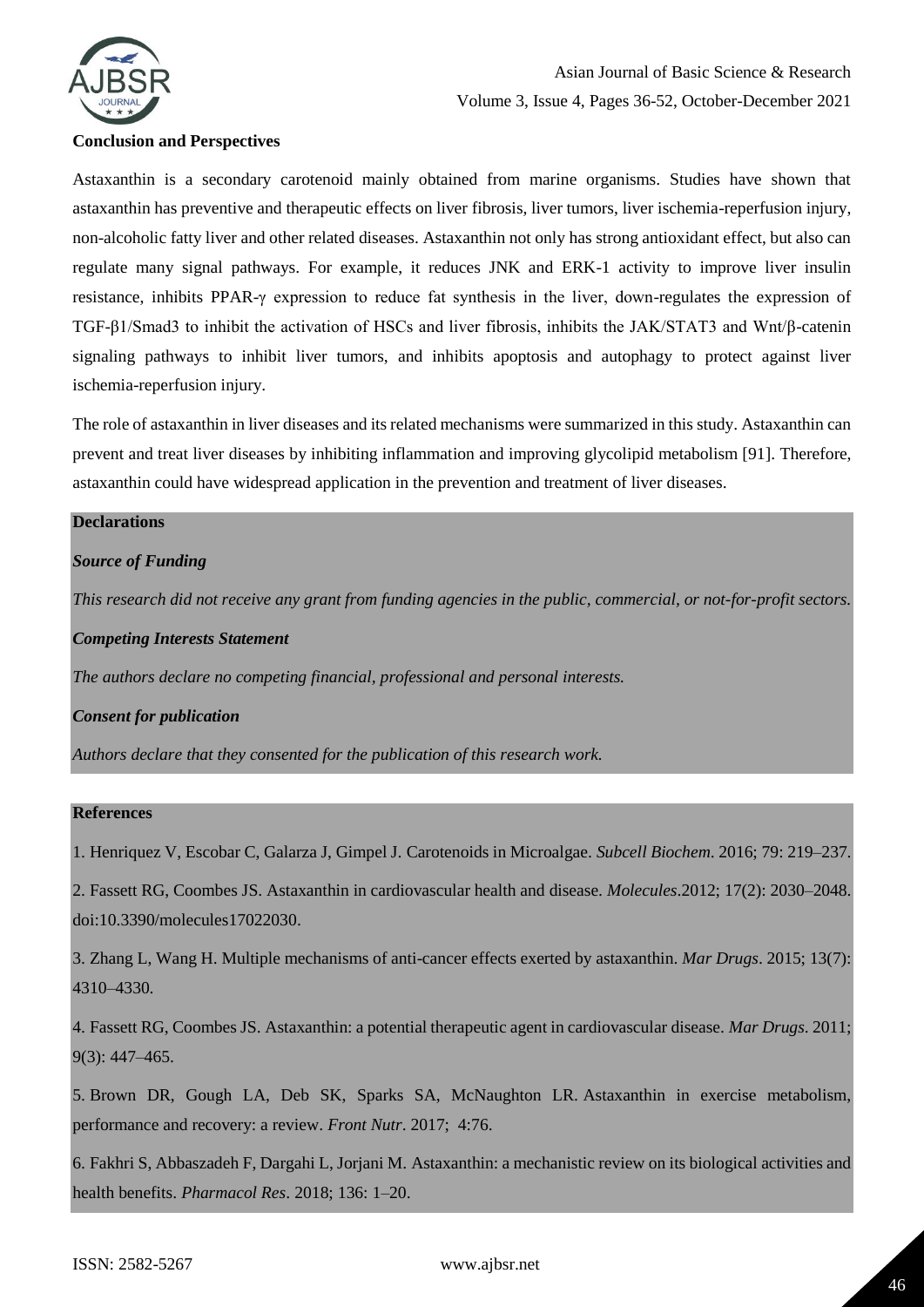

7. Parker RS. Absorption, metabolism, and transport of carotenoids. *FASEB J*. 1996; 10(5): 542–551.

8. Ambati RR, Phang SM, Ravi S, Aswathanarayana RG. Astaxanthin: sources, extraction, stability, biological activities and its commercial applications–a review. *Mar Drugs*. 2014; 12(1): 128–152.

9. Molino A, Mehariya S, Iovine A, et al. Extraction of astaxanthin and lutein from microalga haematococcus pluvialis in the red phase using CO(2) supercritical fluid extraction technology with ethanol as co-solvent. *Mar Drugs*. 2018; 16(11).

10. Hong ME, Choi HI, Kwak HS, et al. Rapid selection of astaxanthin-hyperproducing Haematococcus mutant via azide-based colorimetric assay combined with oil-based astaxanthin extraction. *Bioresour Technol*. 2018; 267: 175–181.

11. Rammuni MN, Ariyadasa TU, Nimarshana PHV, Attalage RA. Comparative assessment on the extraction of carotenoids from microalgal sources: astaxanthin from H. pluvialis and beta-carotene from D. salina. *Food Chem*. 2019; 277: 128–134.

12. Peng J, Yuan JP, Wang JH. Effect of diets supplemented with different sources of astaxanthin on the gonad of the sea urchin anthocidaris crassispina. *Nutrients*. 2012; 4(8): 922–934.

13. Misawa N, Satomi Y, Kondo K, et al. Structure and functional analysis of a marine bacterial carotenoid biosynthesis gene cluster and astaxanthin biosynthetic pathway proposed at the gene level. *J Bacteriol*. 1995; 177(22): 6575–6584.

14. Pan L, Wang H, Gu K. Nanoliposomes as vehicles for astaxanthin: characterization, in vitro release evaluation and structure. *Molecules*. 2018; 23 (11): 2822.

15. Astorg P, Gradelet S, Leclerc J, Siess MH. Effects of provitamin A or non-provitamin A carotenoids on liver xenobiotic-metabolizing enzymes in mice. *Nutr Cancer*. 1997; 27(3): 245–249.

16. Stewart JS, Lignell A, Pettersson A, Elfving E, Soni MG. Safety assessment of astaxanthin-rich microalgae biomass: acute and subchronic toxicity studies in rats. *Food Chem Toxicol*. 2008; 46(9): 3030–3036.

17. Katsumata T, Ishibashi T, Kyle D. A sub-chronic toxicity evaluation of a natural astaxanthin-rich carotenoid extract of Paracoccus carotinifaciens in rats. *Toxicol Rep*. 2014; 1: 582–588.

18. Vega K, Edwards J, Beilstein P. Subchronic (13-week) toxicity and prenatal developmental toxicity studies of dietary astaxanthin in rats. *Regul Toxicol Pharmacol*. 2015; 73(3): 819–828.

19. Edwards JA, Bellion P, Beilstein P, Rumbeli R, Schierle J. Review of genotoxicity and rat carcinogenicity investigations with astaxanthin. *Regul Toxicol Pharmacol*. 2016; 75: 5–19.

20. Serebruany V, Malinin A, Goodin T, Pashkow F. The in vitro effects of Xancor, a synthetic astaxanthine derivative, on hemostatic biomarkers in aspirin-naive and aspirin-treated subjects with multiple risk factors for vascular disease. *Am J Ther*. 2010; 17(2): 125–137.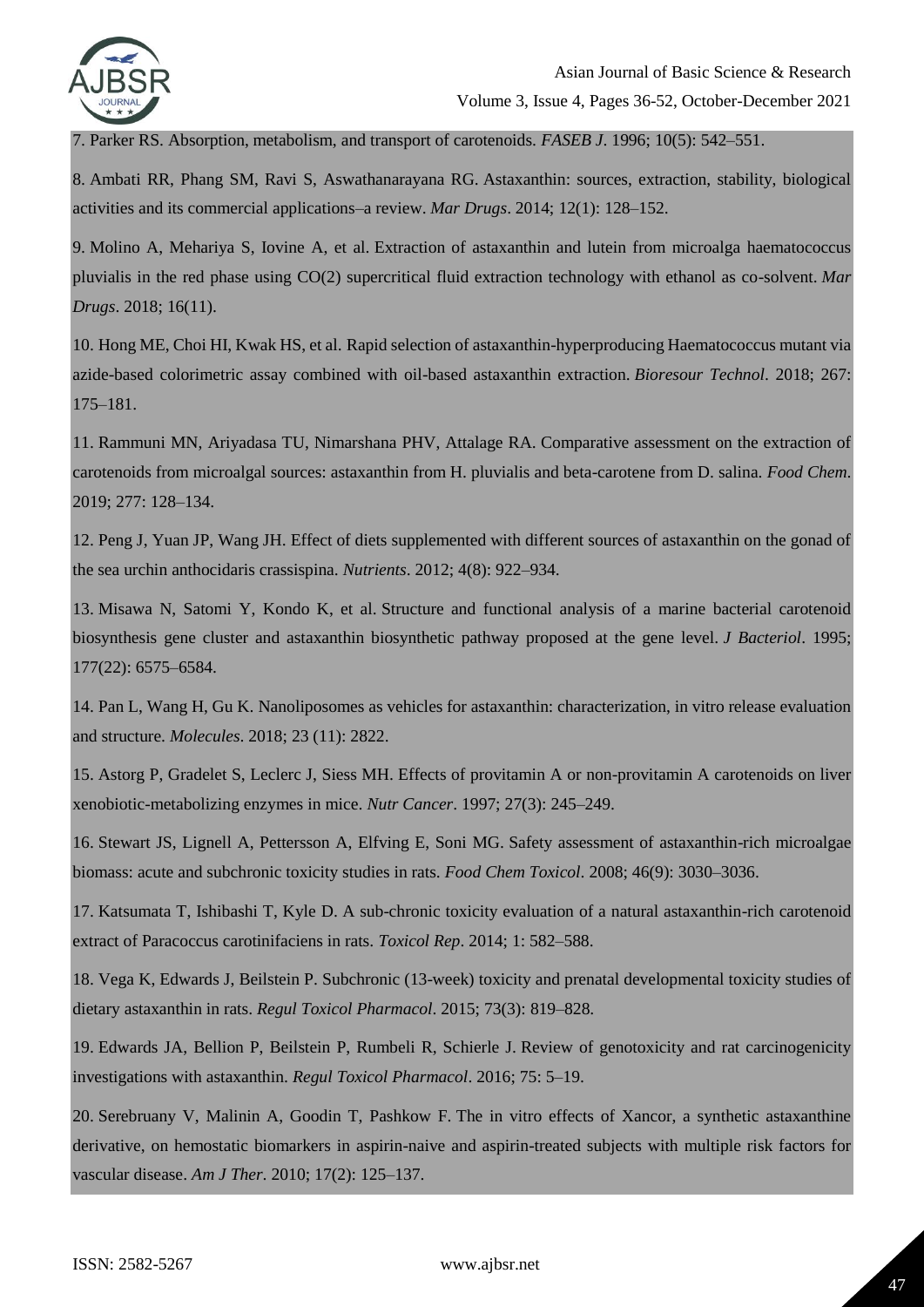

21. Rao AR, Sindhuja HN, Dharmesh SM, Sankar KU, Sarada R, Ravishankar GA. Effective inhibition of skin cancer, tyrosinase, and antioxidative properties by astaxanthin and astaxanthin esters from the green alga Haematococcus pluvialis. *J Agric Food Chem*. 2013 ;61(16): 3842–3851.

22. Satoh A, Tsuji S, Okada Y, et al. Preliminary clinical evaluation of toxicity and efficacy of A new astaxanthin-rich haematococcus pluvialis extract. *J Clin Biochem Nutr*. 2009; 44(3): 280–284.

23. Tominaga K, Hongo N, Karato M, Yamashita E. Cosmetic benefits of astaxanthin on humans subjects. *Acta Biochim Pol*. 2012; 59(1): 43–47.

24. Karppi J, Rissanen TH, Nyyssonen K, et al. Effects of astaxanthin supplementation on lipid peroxidation. *Int J Vitam Nutr Res*. 2007; 77(1): 3–11.

25. Osterlie M, Bjerkeng B, Liaaen-Jensen S. Plasma appearance and distribution of astaxanthin E/Z and R/S isomers in plasma lipoproteins of men after single dose administration of astaxanthin. *J Nutr Biochem*. 2000; 11(10): 482–490.

26. Failla ML, Chitchumronchokchai C, Ferruzzi MG, Goltz SR, Campbell WW. Unsaturated fatty acids promote bioaccessibility and basolateral secretion of carotenoids and alpha-tocopherol by Caco-2 cells. *Food Funct*. 2014; 5(6): 1101–1112.

27. Ranga Rao A, Raghunath Reddy RL, Baskaran V, Sarada R, Ravishankar GA. Characterization of microalgal carotenoids by mass spectrometry and their bioavailability and antioxidant properties elucidated in rat model. *J Agric Food Chem*. 2010; 58(15): 8553–8559.

28. Harukazu Fukami KN, Sugiura-Tomimori N, Sumida M, Katano K, Nakao M. Chemical synthesis of astaxanthin n-octanoic acid monoester and diester and evaluation of their oral absorbability. *J Oleo Sci*. 2006; 55(12): 653–656.

29. Zuluaga M, Gueguen V, Pavon-Djavid G, Letourneur D. Carotenoids from microalgae to block oxidative stress. *Bioimpacts*. 2017; 7(1): 1–3.

30. Grimmig B, Kim SH, Nash K, Bickford PC, Douglas Shytle R. Neuroprotective mechanisms of astaxanthin: a potential therapeutic role in preserving cognitive function in age and neurodegeneration. *Geroscience*. 2017; 39(1).

31. Kowshik J, Baba AB, Giri H, Deepak Reddy G, Dixit M, Nagini S. Astaxanthin inhibits JAK/STAT-3 signaling to abrogate cell proliferation, invasion and angiogenesis in a hamster model of oral cancer. *PLoS One*. 2014; 9(10).

32. Kavitha K, Kowshik J, Kishore TK, Baba AB, Nagini S. Astaxanthin inhibits NF-kappaB and Wnt/beta-catenin signaling pathways via inactivation of Erk/MAPK and PI3K/Akt to induce intrinsic apoptosis in a hamster model of oral cancer. *Biochim Biophys Acta*. 2013; 1830(10): 4433–4444.

33. Li J, Dai W, Xia Y, et al. Astaxanthin inhibits proliferation and induces apoptosis of human hepatocellular carcinoma cells via inhibition of Nf-Kappab P65 and Wnt/Beta-Catenin in vitro. *Mar Drugs*. 2015; 13(10): 6064– 6081.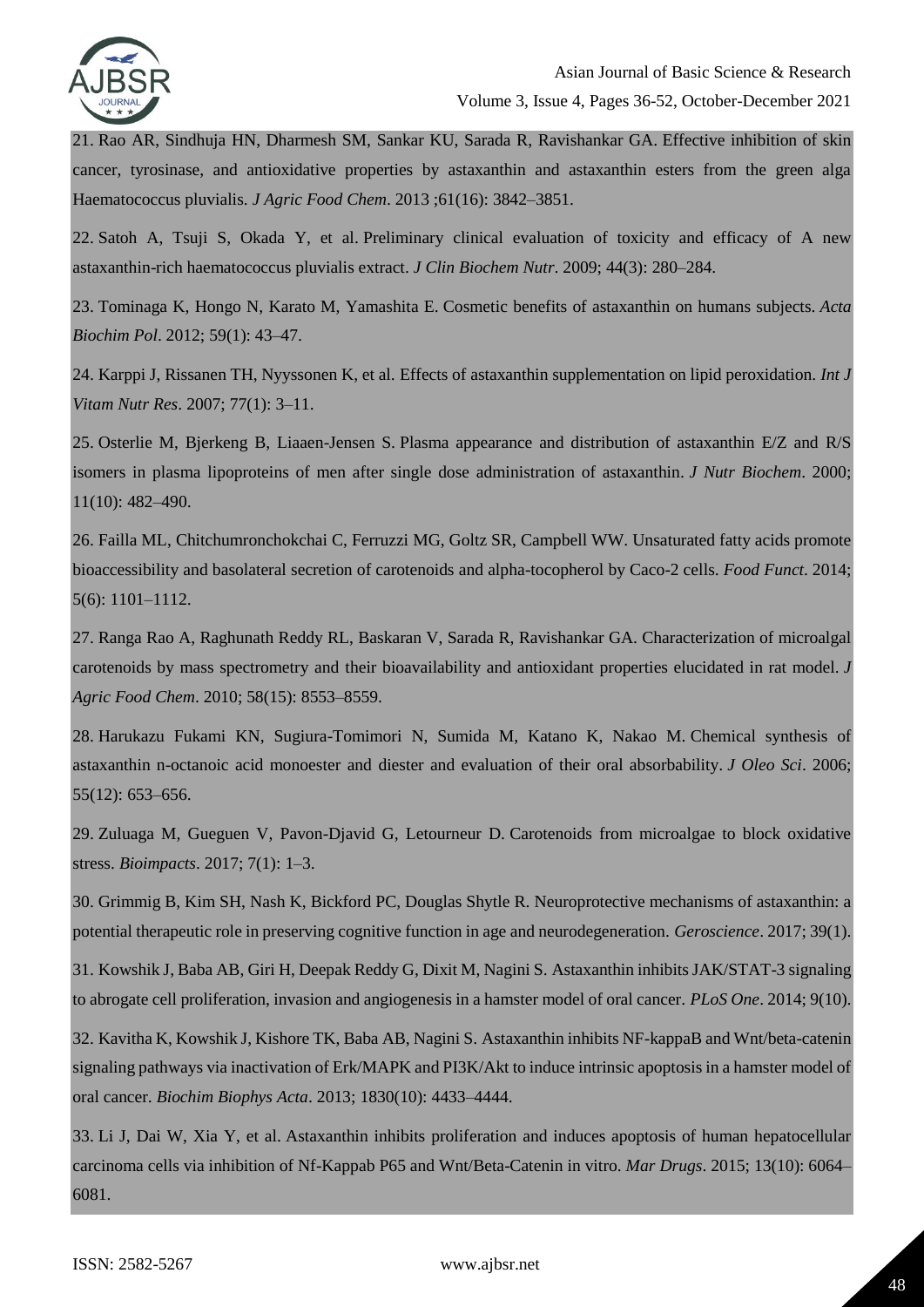

34. Chen JT, Kotani K. Astaxanthin as a potential protector of liver function: a review. *J Clin Med Res*. 2016; 8(10): 701–704.

35. Asrani SK, Devarbhavi H, Eaton J, Kamath PS. Burden of liver diseases in the world. *J Hepatol*. 2019; 70(1): 151–171.

36. Mancuso A, Politi F, Maringhini A. Portal vein thromboses in cirrhosis: to treat or not to treat? *Gastroenterology*. 2018; 154(3): 758.

37. Tsuchida T, Friedman SL. Mechanisms of hepatic stellate cell activation. *Nat Rev Gastroenterol Hepatol*. 2017; 14(7): 397–411.

38. Yang Y, Bae M, Kim B, Park YK, Koo SI, Lee JY. Astaxanthin prevents and reverses the activation of mouse primary hepatic stellate cells. *J Nutr Biochem*. 2016; 29: 21–26.

39. Islam MA, Al Mamun MA, Faruk M, et al. Astaxanthin ameliorates hepatic damage and oxidative stress in carbon tetrachloride-administered rats. *Pharmacognosy Res*. 2017; 9(Suppl 1): S84–S91.

40. Yang Y, Kim B, Park YK, Koo SI, Lee JY. Astaxanthin prevents TGFbeta1-induced pro-fibrogenic gene expression by inhibiting Smad3 activation in hepatic stellate cells. *Biochim Biophys Acta*. 2015; 1850(1): 178–185.

41. Zhu S, Wang T, Luo F, et al. Astaxanthin inhibits proliferation and induces apoptosis of LX2 cells by regulating the miR29b/Bcl2 pathway. *Mol Med Rep*. 2019; 19(5): 3537–3547.

42. Shen M, Chen K, Lu J, et al. Protective effect of astaxanthin on liver fibrosis through modulation of TGF-beta1 expression and autophagy. *Mediators Inflamm*. 2014; 2014: 954502.

43. Hernandez-Gea V, Ghiassi-Nejad Z, Rozenfeld R, et al. Autophagy releases lipid that promotes fibrogenesis by activated hepatic stellate cells in mice and in human tissues. *Gastroenterology*. 2012; 142(4): 938–946.

44. Zhao Q, Qin CY, Zhao ZH, Fan YC, Wang K. Epigenetic modifications in hepatic stellate cells contribute to liver fibrosis. *Tohoku J Exp Med*. 2013; 229(1): 35–43.

45. Yang Y, Bae M, Park YK, et al. Histone deacetylase 9 plays a role in the antifibrogenic effect of astaxanthin in hepatic stellate cells. *J Nutr Biochem*. 2017; 40: 172–177.

46. Wu YJ, Wu YC, Chen IF, et al. Reparative effects of astaxanthin-hyaluronan nanoaggregates against retrorsine-CCl(4)-induced liver fibrosis and necrosis. *Molecules*. 2018; 23(4): 726.

47. Chiu CH, Chang CC, Lin ST, Chyau CC, Peng RY. Improved hepatoprotective effect of liposome-encapsulated astaxanthin in lipopolysaccharide-induced acute hepatotoxicity. *Int J Mol Sci*. 2016; 17(7): 1128.

48. Farrell GC, Wardell R, Teoh N, Chitturi S. Non-alcoholic fatty liver disease. *Intern Med J*. 2019; 49(5): 681– 68.

49. Sundelin EIO, Gormsen LC, Heeboll S, et al. Hepatic exposure of metformin in patients with non-alcoholic fatty liver disease. *Br J Clin Pharmacol*. 2019.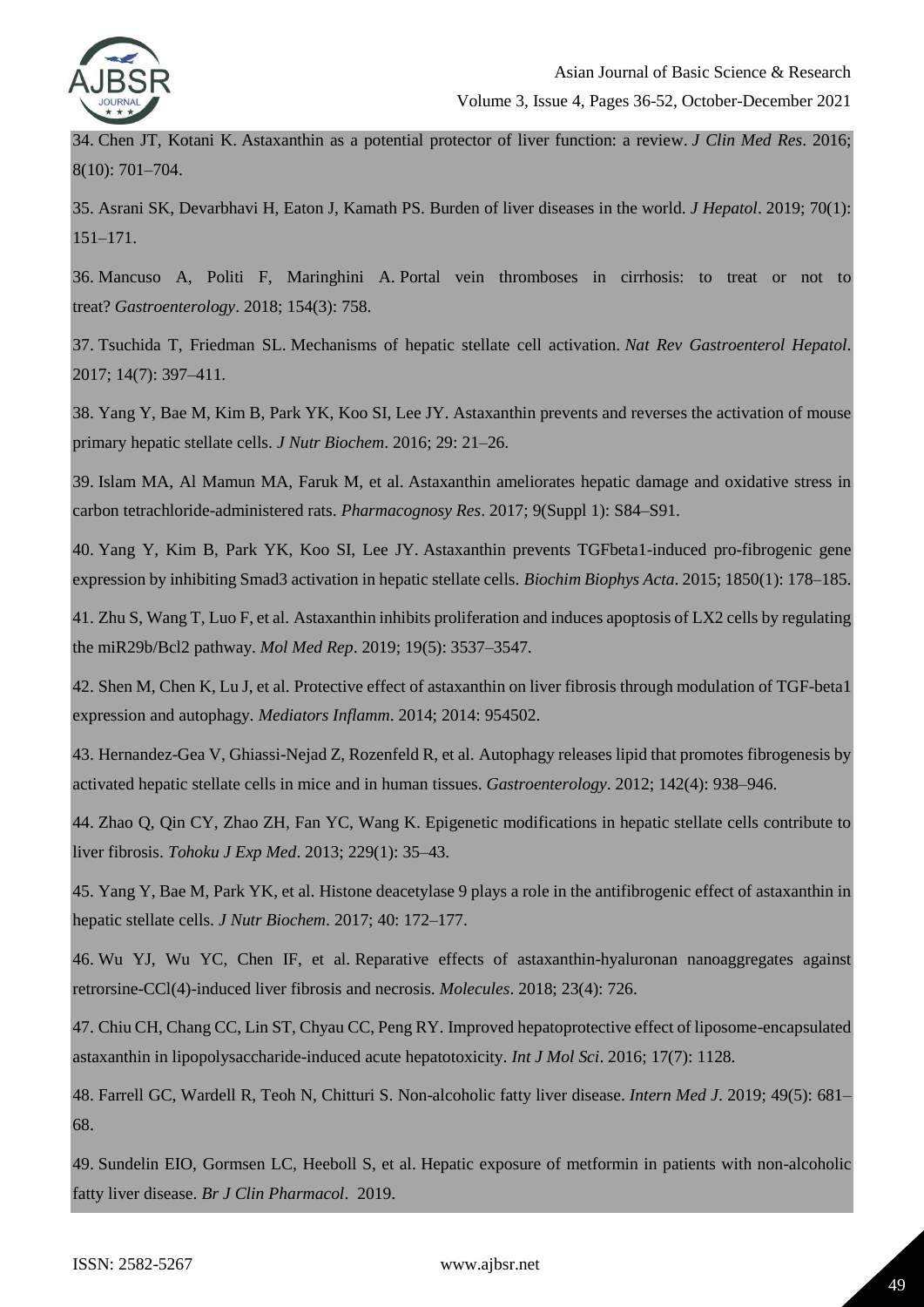

50. Moore JB, Thorne JL. Predicting and reducing hepatic lipotoxicity in non-alcoholic fatty liver disease. *Lab Anim (NY)*. 2019; 48(5): 143–144.

51. Ikeuchi M, Koyama T, Takahashi J, Yazawa K. Effects of astaxanthin in obese mice fed a high-fat diet. *Biosci Biotechnol Biochem*. 2007; 71(4): 893–899.

52. Ni Y, Nagashimada M, Zhuge F, et al. Astaxanthin prevents and reverses diet-induced insulin resistance and steatohepatitis in mice: a comparison with vitamin E. *Sci Rep*. 2015; 5(1): 17192.

53. Kim B, Farruggia C, Ku CS, et al. Astaxanthin inhibits inflammation and fibrosis in the liver and adipose tissue of mouse models of diet-induced obesity and nonalcoholic steatohepatitis. *J Nutr Biochem*. 2017; 43: 27–35.

54. Zheng H, Li S, Ma L, et al. A novel agonist of PPAR-gamma based on barbituric acid alleviates the development of non-alcoholic fatty liver disease by regulating adipocytokine expression and preventing insulin resistance. *Eur J Pharmacol*. 2011; 659(2–3): 244–251.

55. Cao CY, Li YY, Zhou YJ, Nie YQ, Wan YJ. The C-681G polymorphism of the PPAR-gamma gene is associated with susceptibility to non-alcoholic fatty liver disease. *Tohoku J Exp Med*. 2012; 227(4): 253–262.

56. Kobori M, Takahashi Y, Sakurai M, et al. Hepatic transcriptome profiles of mice with diet-induced nonalcoholic steatohepatitis treated with astaxanthin and vitamin E. *Int J Mol Sci*. 2017; 18(3): 593.

57. Jia Y, Wu C, Kim J, Kim B, Lee SJ. Astaxanthin reduces hepatic lipid accumulations in high-fat-fed C57BL/6J mice via activation of peroxisome proliferator-activated receptor (PPAR) alpha and inhibition of PPAR gamma and Akt. *J Nutr Biochem*. 2016; 28: 9–18.

58. Yang JP, Shin JH, Seo SH, Kim SG, Lee SH, Shin EH. Effects of antioxidants in reducing accumulation of fat in hepatocyte. *Int J Mol Sci*. 2018; 19(9): 2563.

59. Xu J, Rong S, Gao H, et al. A combination of flaxseed oil and astaxanthin improves hepatic lipid accumulation and reduces oxidative stress in high fat-diet fed rats. *Nutrients*. 2017; 9(3): 271.

60. Yang Y, Pham TX, Wegner CJ, et al. Astaxanthin lowers plasma TAG concentrations and increases hepatic antioxidant gene expression in diet-induced obesity mice. *Br J Nutr*. 2014; 112(11): 1797–1804.

61. Yang Y, Seo JM, Nguyen A, et al. Astaxanthin-rich extract from the green alga Haematococcus pluvialis lowers plasma lipid concentrations and enhances antioxidant defense in apolipoprotein E knockout mice. *J Nutr*. 2011; 141(9): 1611–1617.

62. Choi HD, Kim JH, Chang MJ, Kyu-Youn Y, Shin WG. Effects of astaxanthin on oxidative stress in overweight and obese adults. *Phytother Res*. 2011; 25(12): 1813–1818.

63. Tran KT, Coleman HG, McCain RS, Cardwell CR. Serum biomarkers of iron status and risk of primary liver cancer: a systematic review and meta-analysis. *Nutr Cancer*. 2019; 71: 1–9.

64. Golfieri R, Bargellini I, Spreafico C, Trevisani F. Patients with barcelona clinic liver cancer stages B and C hepatocellular carcinoma: time for a subclassification. *Liver Cancer*. 2019; 8(2): 78–91. doi:10.1159/00048979.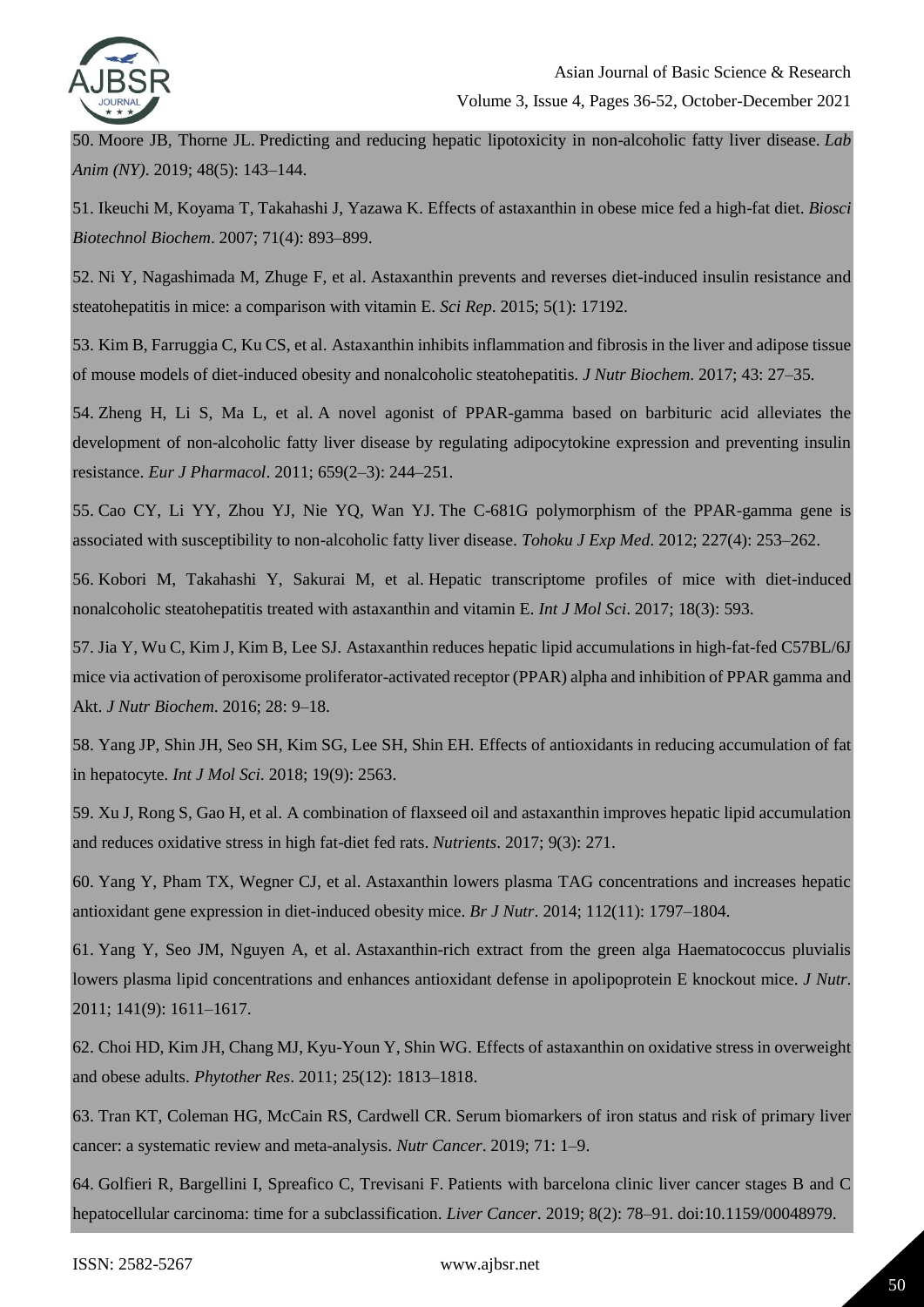

65. Gradelet S, Astorg P, Le Bon AM, Berges R, Suschetet M. Modulation of aflatoxin B1 carcinogenicity, genotoxicity and metabolism in rat liver by dietary carotenoids: evidence for a protective effect of CYP1A inducers. *Cancer Lett*. 1997; 114(1–2): 221–223.

66. Tripathi DN, Jena GB. Astaxanthin intervention ameliorates cyclophosphamide-induced oxidative stress, DNA damage and early hepatocarcinogenesis in rat: role of Nrf2, p53, p38 and phase-II enzymes. *Mutat Res*. 2010; 696(1): 69–80.

67. Song X, Wang M, Zhang L, et al. Changes in cell ultrastructure and inhibition of JAK1/STAT3 signaling pathway in CBRH-7919 cells with astaxanthin. *Toxicol Mech Methods*. 2012; 22(9): 679–686.

68. Song XD, Zhang JJ, Wang MR, Liu WB, Gu XB, Lv CJ. Astaxanthin induces mitochondria-mediated apoptosis in rat hepatocellular carcinoma CBRH-7919 cells. *Biol Pharm Bull*. 2011; 34(6): 839–844.

69. Shao Y, Ni Y, Yang J, Lin X, Li J, Zhang L. Astaxanthin inhibits proliferation and induces apoptosis and cell cycle arrest of mice H22 hepatoma cells. *Med Sci Monit*. 2016; 22: 2152–2160.

70. Saxena NK, Fu PP, Nagalingam A, et al. Adiponectin modulates C-jun N-terminal kinase and mammalian target of rapamycin and inhibits hepatocellular carcinoma. *Gastroenterology*. 2010; 139(5): 1762–1773, 1773 e1761–1765.

71. Ohno T, Shimizu M, Shirakami Y, et al. Preventive effects of astaxanthin on diethylnitrosamine-induced liver tumorigenesis in C57/BL/KsJ-db/db obese mice. *Hepatol Res*. 2016; 46.

72. Rodriguez WE, Wahlang B, Wang Y, et al. PDE4 Inhibition as a therapeutic target for alcoholic liver disease: from bedside to bench. *Hepatology*. 2019; 70(6): 1958–1971. doi:10.1002/hep.30761

73. Braun HJ, Dodge JL, Grab JD, et al. Living donor liver transplant for alcoholic liver disease: data from the adult to adult living donor liver transplantation study (A2ALL). *Transplantation*. 2019.

74. Liu H, Liu H, Zhu L, et al. Comparative transcriptome analyses provide potential insights into the molecular mechanisms of astaxanthin in the protection against alcoholic liver disease in mice. *Mar Drugs*. 2019; 17(3): 181.

75. Han JH, Ju JH, Lee YS, et al. Astaxanthin alleviated ethanol-induced liver injury by inhibition of oxidative stress and inflammatory responses via blocking of STAT3 activity. *Sci Rep*. 2018; 8(1): 14090.

76. Liu H, Liu M, Fu X, et al. Astaxanthin prevents alcoholic fatty liver disease by modulating mouse gut microbiota. *Nutrients*. 2018; 10(9): 1298.

77. Wu YC, Huang HH, Wu YJ, Manousakas I, Yang CC, Kuo SM. Therapeutic and protective effects of liposomal encapsulation of astaxanthin in mice with alcoholic liver fibrosis. *Int J Mol Sci*. 2019; 20(16): 4057.

78. Turkez H, Geyikoglu F, Yousef MI. Beneficial effect of astaxanthin on 2,3,7,8-tetrachloro dibenzo-p-dioxin-induced liver injury in rats. *Toxicol Ind Health*. 2013; 29(7): 591–599.

79. Turkez H, Geyikoglu F, Yousef MI, et al. Hepatoprotective potential of astaxanthin against 2,3,7,8-tetrachloro dibenzo-p-dioxin in cultured rat hepatocytes. *Toxicol Ind Health*. 2014; 30(2): 101–112.